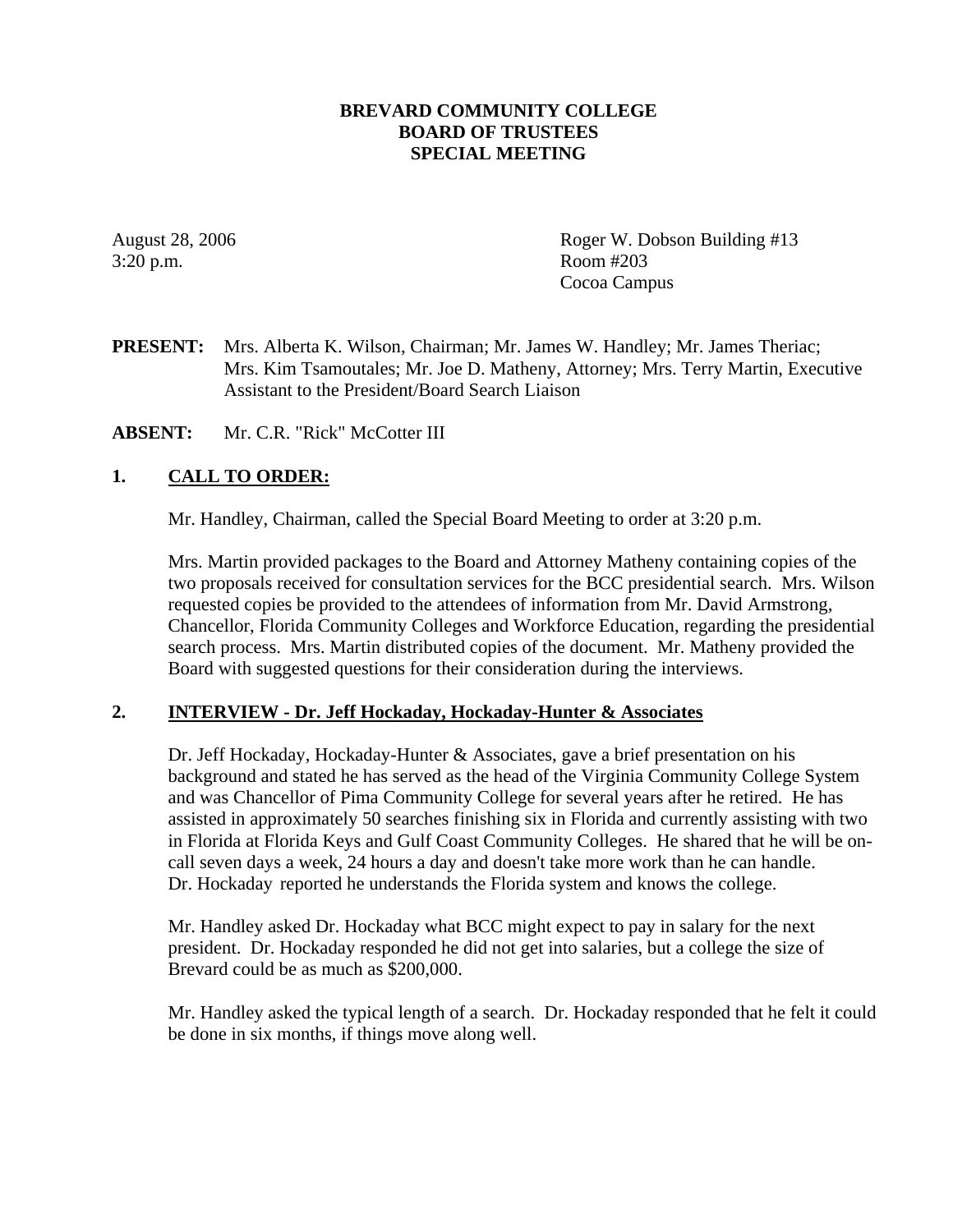Board of Trustees Special Meeting August 28, 2006 Page -2-

> The Board members who were present for the meeting alternated asking Dr. Hockaday questions regarding the services he would provide if selected as BCC's presidential search consultant.

- 1. What is the number of meetings required? Dr. Hockaday responded the Search Committee would meet three times as a group with the charge to reduce the number of candidates to the number determined by the Board. The Search Committee's charge will then have been met. The Board would only require two meetings before they interview the finalists.
- 2. What is your preferred method of working with the Board? Dr. Hockaday requested a good administrative professional who he may work with to send information out to the Board. He further shared that if there is Board representation on the Search Committee, they would have more knowledge than the others, so communication will need to take place to keep the remainder of the Board members up-to-date.
- 3. Would having more than one Board member cause any problems with the Sunshine Law? Dr. Hockaday indicated there should be no problem. Mr. Matheny shared that these meetings would be advertised to the public and would be in the Sunshine.
- 4. What if the candidate did not work out what then? Dr. Hockaday said there would be no fee charged if there is a mistake made, i.e. he didn't do a correct reference check or something from the past was not discovered. If the Board dismisses someone at the end of one year and it has nothing to do with what he did, they would need to agree on something, i.e. 1/10th, 1/5th of the regular search. However, this has never happened in a presidential search that he has led. He explained that references are thoroughly checked for the finalists. He will look at the total number of candidates and reduce the number to 25 and then the Search Committee will further reduce to 12 and six, or the final number determined by the Board. When Dr. Hockaday completes the thorough background check on the finalists, he will provide a written report to the Board.
- 5. Do you recommend Board members serve on the Search Committee? Dr. Hockaday said he believed that the selection of a CEO is one of the most important things that the Board will do and the Board should be represented on the Search Committee. Dr. Hockaday stated he did not believe it was good for the Chairman of the Board to serve on the committee, as he/she may need to make a tough decision later on in the process.

He recommended the Search Committee consist of 15 members maximum as follows:

- 1. 1-2 Board members
- 2. 3 faculty members
- 3. 1 administrator
- 4. 1 professional service/career employee
- 5. 1 student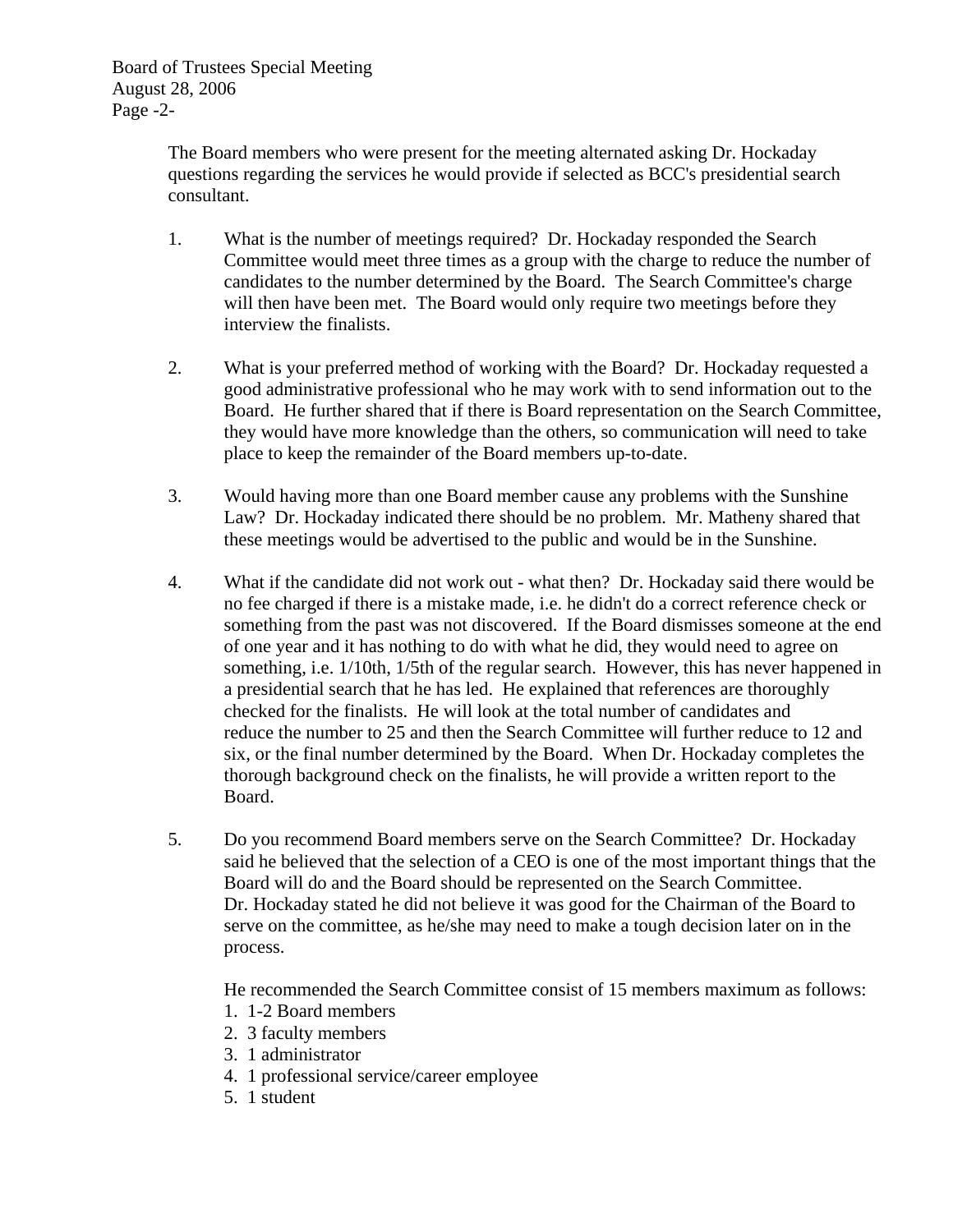Board of Trustees Special Meeting August 28, 2006 Page -3-

> 6. The remainder of the committee should be community people with representation from UCF, school system, medical community, chamber, EDC, and perhaps one member of the faith community.

 Mr. Handley said that the Board would like to see one person from each of the college direct support organizations serve as part of the community representation.

 Mr. Handley said he would like to request Dr. Hockaday's assistance with defining what they would like to have in a president. Dr. Hockaday said he would be happy to assist. He shared that he would recommend the college have a public hearing for two hours to invite members of the college and outside community to come and speak up to three minutes on characteristics and qualifications they would like to see in the next president. This will provide ideas to the Board and will make things better for the new president, as the community will already feel they are part of the process.

 Mr. Handley reported the college has advertised for people interested in serving on the Search Committee.

- 6. How do you feel about having candidates providing taped interviews? Dr. Hockaday said he wouldn't recommend it for everyone who applies; however, once the total number of candidates is reduced to 12, he would recommend having those individuals provide taped interviews. One DVD/videotape would then contain all 12 interviews. The Search Committee would be provided with this information to further reduce the number to six, or the number determined by the Board. At that time, the six who were not placed on the list would be removed from the DVD/videotape and the Board members would receive the tape with the 6 finalists, along with the resumes and reference checks. The Board would then complete the interviews of the finalists. Once the Chairman of the Search Committee presents the final list, the Board can add to the list if desired.
- 7. What is the role of diversity in your search for the president? Dr. Hockaday indicated that he recruits really hard to make sure the candidate pool is diverse.
- 8. How do you handle information from the candidate? Dr. Hockaday reported he would share with potential candidates that if they are interested in applying for the job that the information will be open for public review due to the public records act.
- 9. What is the charge for your services? Dr. Hockaday confirmed a \$20,000 fee, plus expenses.

The Board discussed the interview conducted with Dr. Hockaday.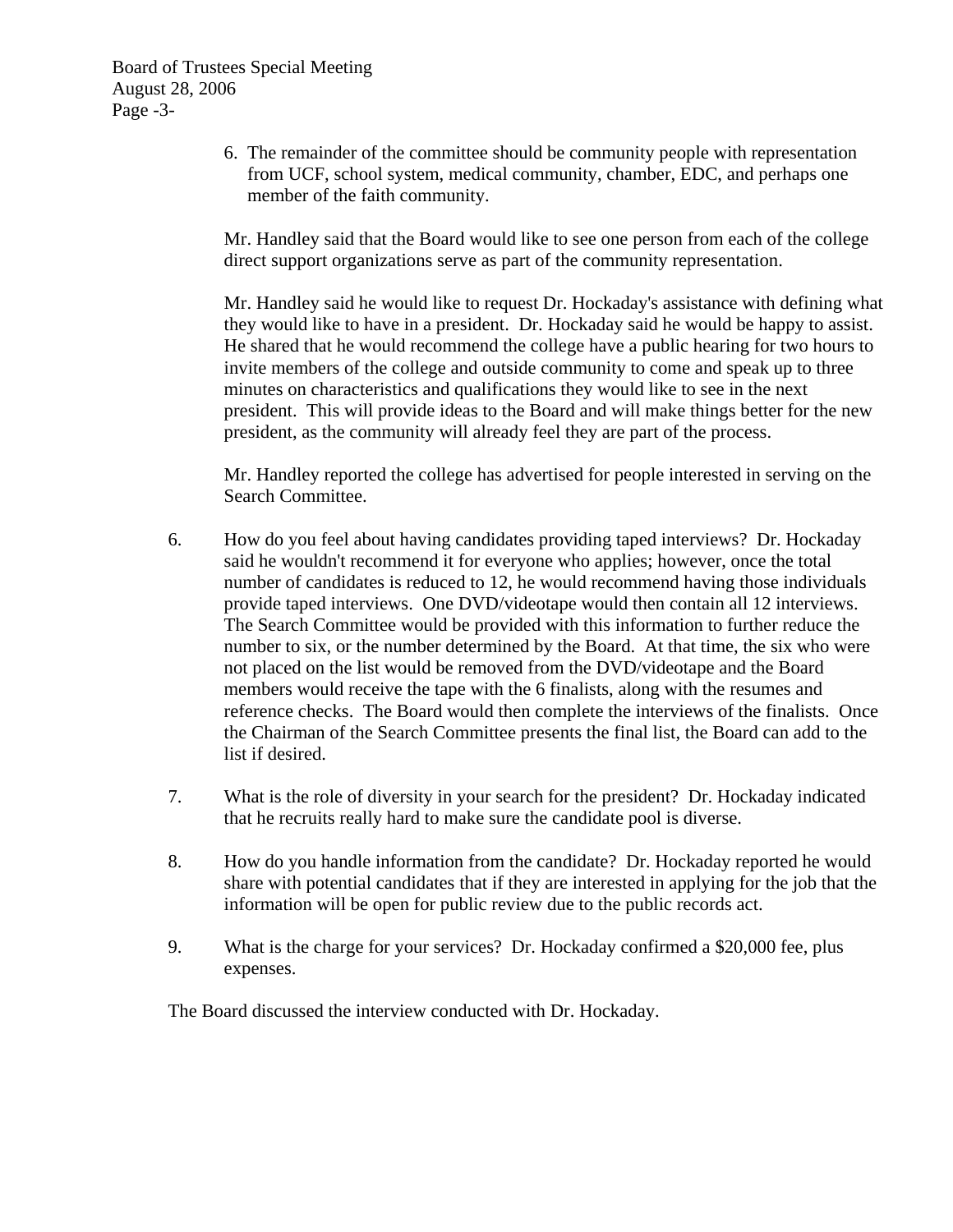# **3. INTERVIEW - Dr. David Pierce, ACCT**

 The Board participated in a teleconference with Dr. David Pierce, presidential search consultant, Association of Community College Trustees. Mr. Handley and the Board introduced themselves to Dr. Pierce.

 Dr. Pierce provided information on his background and explained that he would like to assist with the presidential search through ACCT, which provides the framework for the service. He explained that if ACCT was chosen they would prepare by working with faculty, staff, Foundation Board, the community and others for the recruitment phase and would develop a profile of the person the Board would be seeking, i.e. personality, skills, characteristics, identifying opportunities and challenges. They should be aware of economic and social events within the college and programs including the funding stream from the state, or anything out there that a new person would need to be aware of. Typically he would work with the Search Committee. He recommended a Search Committee containing representation from the college and community and containing 15-20 members. Each community and college has different requirements. Dr. Pierce reported he would help work with the group to develop a profile and then will work with staff to develop a brochure containing information about the college and community to mail to all community college presidents throughout the country, as well as academic vice presidents and student services vice presidents.

 He would also recommend sending out e-mails on two different occasions containing the brochure. That would take about one month to get the brochure printed and published. They would then launch into the recruitment phase which would include placing advertisements, sending e-mails and letters out with the signature of the Chairman of the Board.

 Dr. Armstrong would then go into a calling campaign for those he feels would work. About 1/3rd of the applicants would come from that process and the rest from the advertisements. The recruitment phase usually takes a couple of months.

 The next step would be to narrow down the finalists to ten candidates. The Search Committee would then rate the individuals and would narrow down the pool to four finalists, who the Board would interview. After the Board completes their interviews, they would come together to make a decision based on the interviews and time spent on the campus. Dr. Pierce would recommend that each person attending prepare a reaction form on these candidates and all would be summarized and this information would be provided to the Board, as well as how the college and community are reacting. Once the final decision is made, the individual would work with the legal counsel to finalize the contract. With a normal situation, he would make four visits. The first three would be working the candidates down to selecting the finalists and the final visit would be towards the interview phase.

Questions were asked by the Board in a rotating sequence as follows:

 1. What is the price for full services? Dr. Pierce responded \$35,000 plus expenses. The cost for basic services is \$25,000 plus expenses.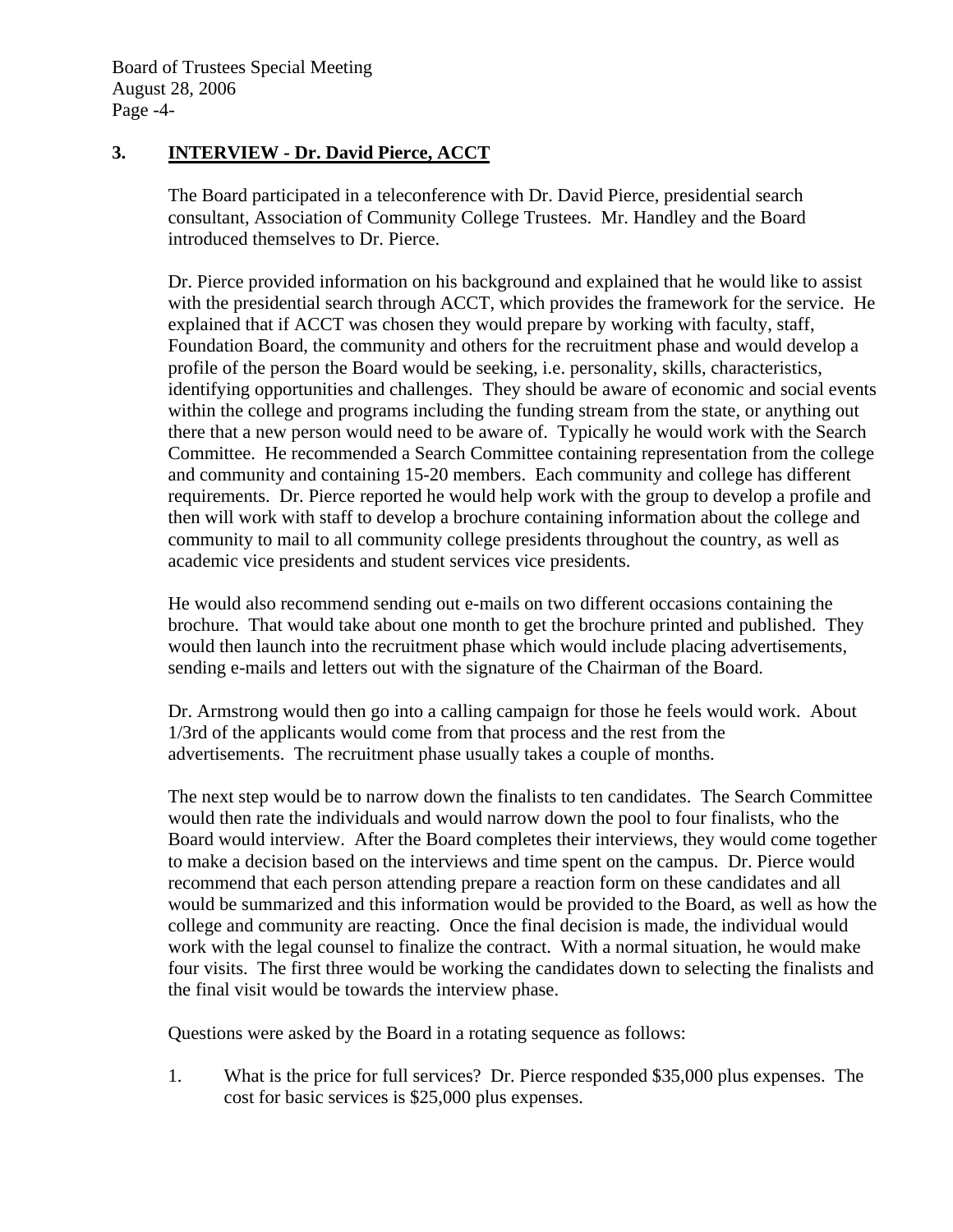- 2. If the final candidate does not work out, what then? Dr. Pierce said if the individual worked out only for six months, then there would only be expenses. After that point, it would have to be negotiated.
- 3. What is the role of diversity? Dr. Pierce responded he is strongly committed to finding the most qualified and diversified group of candidates.
- 4. What is your preferred method of communicating with the Board? Dr. Pierce responded it depends on what the Board would like. He would meet with the Chairman or Vice-Chairman on the first visit. He said it is important to keep things communicated to the Board regarding the search process. After the finalists are selected, the Board is the owner.
- 5. Have you done searches in Florida? Dr. Pierce responded no; however, has had experience throughout the U.S. including Washington, Arizona, Iowa, Illinois, Michigan, Oklahoma and Louisiana.
- 6. Are you familiar with the Florida Sunshine Laws? Dr. Pierce said there are actually several states which have laws that are similar to Florida, i.e. Michigan and Arizona.
- 7. What number of candidates would you anticipate? Dr. Pierce responded the size of the pool depends on the location and size of the state, and Florida is attractive. He expected about 40 applicants with the only thing impacting the pool being the Sunshine Law. However, he felt it doesn't seem to have a significant impact on the Florida presidents as they are an impressive and highly qualified group.
- 8. Have all of your searches been successful? Dr. Pierce said they all have worked out and been successful with the exception of one, who lasted only three years.

 Dr. Pierce reported his style is very much to let the Search Committee and the Board make the decisions. His part would include reference checking and credentials, and a criminal background check. He said he does work hard during the recruitment phase.

 Mr. Handley reported the Board has met and are accepting candidates for the Search Committee and have received about 40 to-date.

 9. Who would you recommend for the Search Committee? Dr. Pierce responded two Board members at least with a member of the Board serving as Chairman. He recommended a total of 18 members, with at least 1/3rd from the community at-large, i.e. business, government and education and higher education. In addition, there should be a representative from faculty, administration/cabinet, student and the direct support organizations.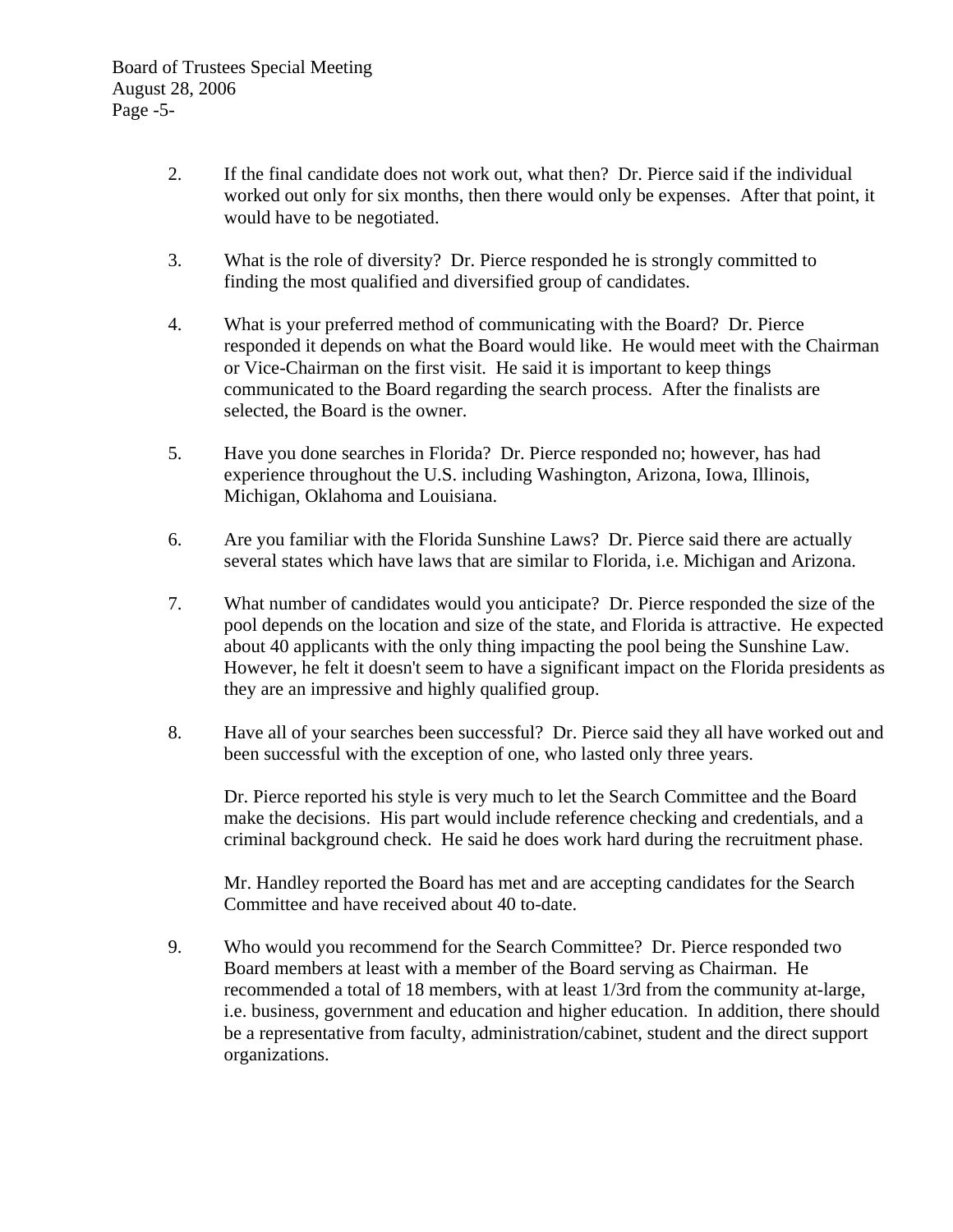Mr. Handley reported the college will close the request for applications for the Search Committee on September 12 and will be making a decision at a Special Meeting on September 18.

 10. Do you favor the use of a video presentation by the presidential candidates? Dr. Pierce said normally not but it doesn't mean it can't be done. Normally a taped interview is done to screen at a preliminary level. Members of the Search Committee review the applications and narrow it down, but he would be willing to use videos if the Board would like to go that way. It could reduce costs.

 Mr. Handley said that the Board will be back in touch with Dr. Pierce to let him know their decision.

The interview with Dr. Pierce ended at 4:55 p.m.

# **4. APPROVAL OF PRESIDENTIAL SEARCH CONSULTANT FIRM**

 The Board discussed both candidates and felt they both had good attributes; however, were in favor of having a consultant who is familiar with the State of Florida.

> Mr. Theriac moved to approve the selection of Dr. Jeff Hockaday, Hockaday-Hunter & Associates, as the consultant for the BCC presidential search. Mrs. Wilson seconded the motion. All those voting in favor of the motion - Theriac, Wilson, Tsamoutales, Handley; opposed - none. Motion unanimously approved. (McCotter was absent.)

 Mr. Handley noted that Dr. Hockaday suggested having a meeting to invite the public in before the Search Committee decision is made by the Board. Discussion ensued.

 Mr. Theriac noted that both consultants suggested that the Search Committee have two members of the Board as part of the committee. Mrs. Tsamoutales added that Dr. Pierce felt that a Board member should serve as Chairman. Mrs. Wilson felt that the Search Committee should select their own Chairman, as leaders will emerge. Mr. Theriac felt if a member of the Board is on the Search Committee, he/she should serve as the Chairman.

 It was the consensus of the Board to hold a public hearing in conjunction with the September 18 Board meeting. The meeting would begin at 4:30 p.m. and continue through to 6:30 p.m. with each community representative being provided three minutes to speak. Mrs. Wilson requested the President's and Attorney's reports be eliminated from the Board agenda for this meeting to provide for more time.

 A discussion was held on how the two Board members to serve on the Search Committee will be selected. Mr. Handley said he will bring this up at the Board meeting. Mr. Matheny felt one Board member would be enough.